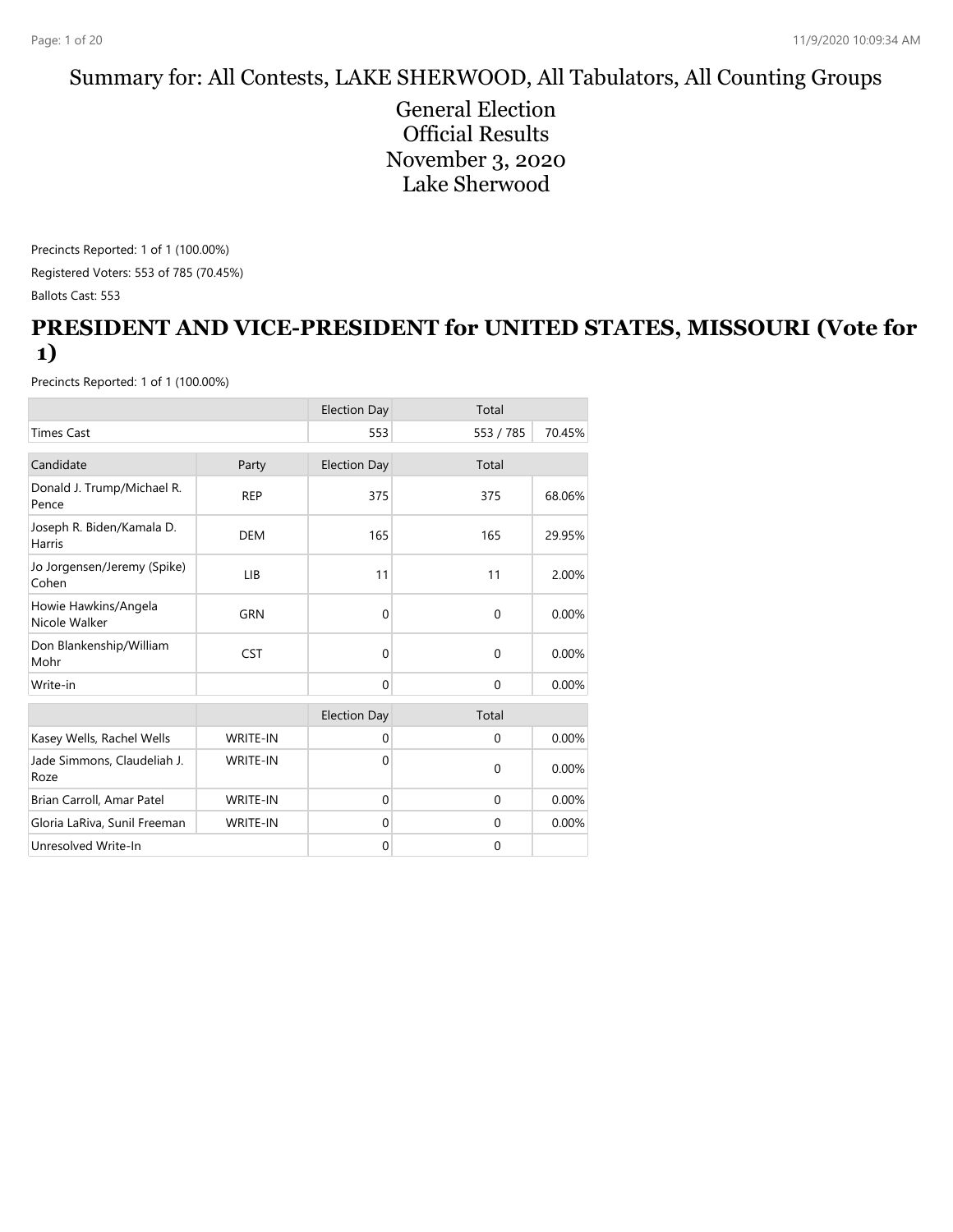# **GOVERNOR for MISSOURI, MISSOURI (Vote for 1)**

|                     |                 | <b>Election Day</b> | Total          |        |
|---------------------|-----------------|---------------------|----------------|--------|
| <b>Times Cast</b>   |                 | 553                 | 553 / 785      | 70.45% |
| Candidate           | Party           | <b>Election Day</b> | Total          |        |
| Mike Parson         | <b>REP</b>      | 369                 | 369            | 67.34% |
| Nicole Galloway     | DEM             | 165                 | 165            | 30.11% |
| <b>Rik Combs</b>    | LIB.            | 12                  | 12             | 2.19%  |
| Jerome Howard Bauer | GRN             | $\overline{c}$      | $\overline{c}$ | 0.36%  |
| Write-in            |                 | $\Omega$            | $\Omega$       | 0.00%  |
|                     |                 | <b>Election Day</b> | Total          |        |
| Arnie C. AC Dienoff | <b>WRITE-IN</b> | $\Omega$            | $\Omega$       | 0.00%  |
| Theo (Ted) Brown Sr | <b>WRITE-IN</b> | $\Omega$            | $\Omega$       | 0.00%  |
| Martin Lindstedt    | <b>WRITE-IN</b> | $\Omega$            | $\Omega$       | 0.00%  |
| Unresolved Write-In |                 | $\Omega$            | $\Omega$       |        |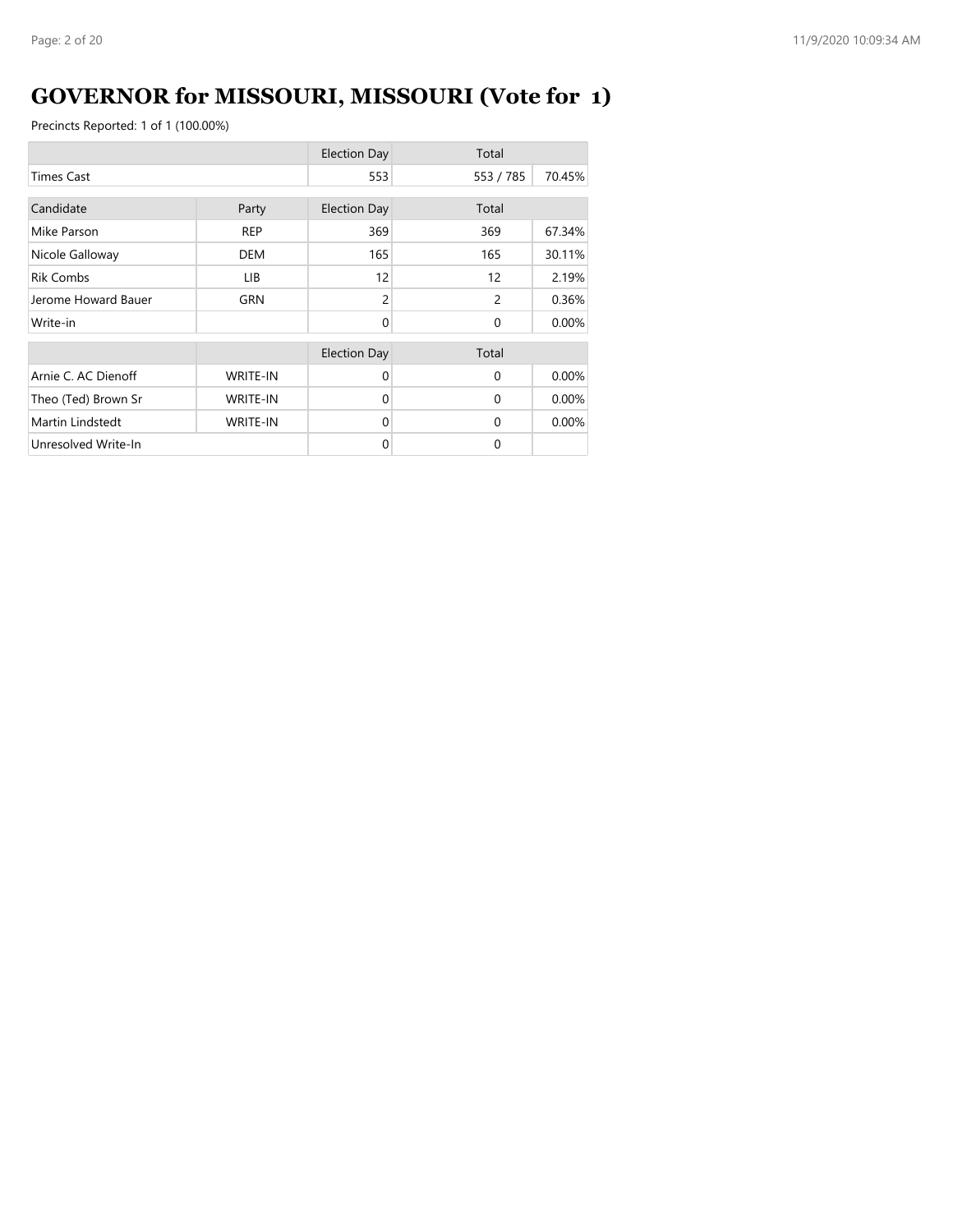# **LIEUTENANT GOVERNOR for MISSOURI, MISSOURI (Vote for 1)**

|                     |                 | <b>Election Day</b> | Total          |        |
|---------------------|-----------------|---------------------|----------------|--------|
| <b>Times Cast</b>   |                 | 553                 | 553 / 785      | 70.45% |
| Candidate           | Party           | <b>Election Day</b> | Total          |        |
| Mike Kehoe          | <b>REP</b>      | 381                 | 381            | 70.82% |
|                     |                 |                     |                |        |
| Alissia Canady      | <b>DEM</b>      | 141                 | 141            | 26.21% |
| <b>Bill Slantz</b>  | LIB             | 14                  | 14             | 2.60%  |
| Kelley Dragoo       | <b>GRN</b>      | 2                   | $\overline{2}$ | 0.37%  |
| Write-in            |                 | $\Omega$            | $\mathbf 0$    | 0.00%  |
|                     |                 | <b>Election Day</b> | Total          |        |
| Jeremy Gundel       | <b>WRITE-IN</b> | $\Omega$            | $\Omega$       | 0.00%  |
| Unresolved Write-In |                 | $\mathbf 0$         | $\Omega$       |        |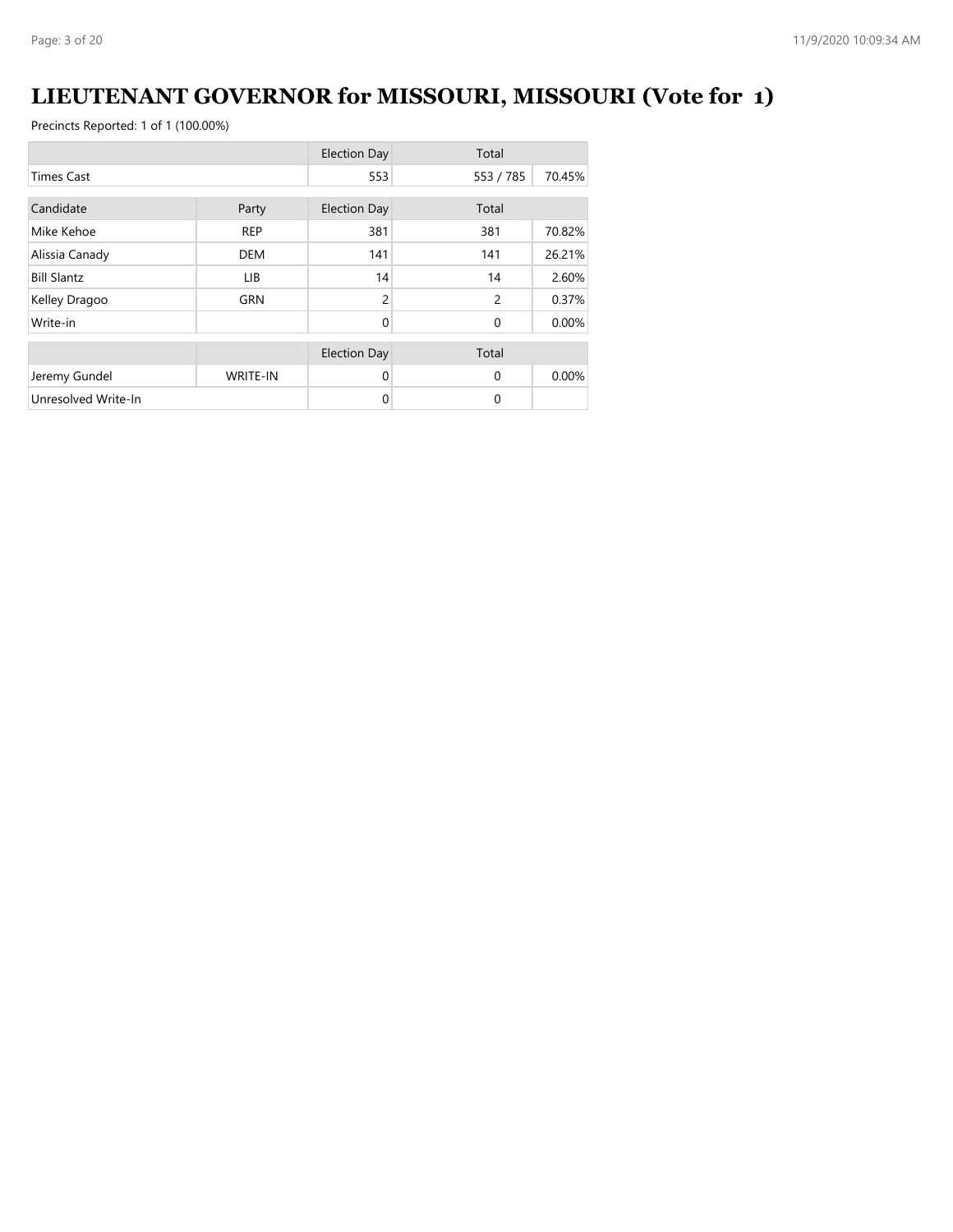# **SECRETARY OF STATE for MISSOURI, MISSOURI (Vote for 1)**

|                        |            | <b>Election Day</b> | Total     |          |
|------------------------|------------|---------------------|-----------|----------|
| <b>Times Cast</b>      |            |                     | 553 / 785 | 70.45%   |
| Candidate<br>Party     |            | <b>Election Day</b> | Total     |          |
| John R. (Jay) Ashcroft | <b>REP</b> | 378                 | 378       | 69.87%   |
| Yinka Faleti           | <b>DEM</b> | 145                 | 145       | 26.80%   |
| Carl Herman Freese     | LIB.       | 17                  | 17        | 3.14%    |
| Paul Lehmann           | <b>GRN</b> | $\Omega$            | $\Omega$  | $0.00\%$ |
| Paul Venable           | <b>CST</b> | 1                   | 1         | 0.18%    |
| Write-in               |            | $\Omega$            | $\Omega$  | 0.00%    |
|                        |            | <b>Election Day</b> | Total     |          |
| Unresolved Write-In    |            | 0                   | $\Omega$  |          |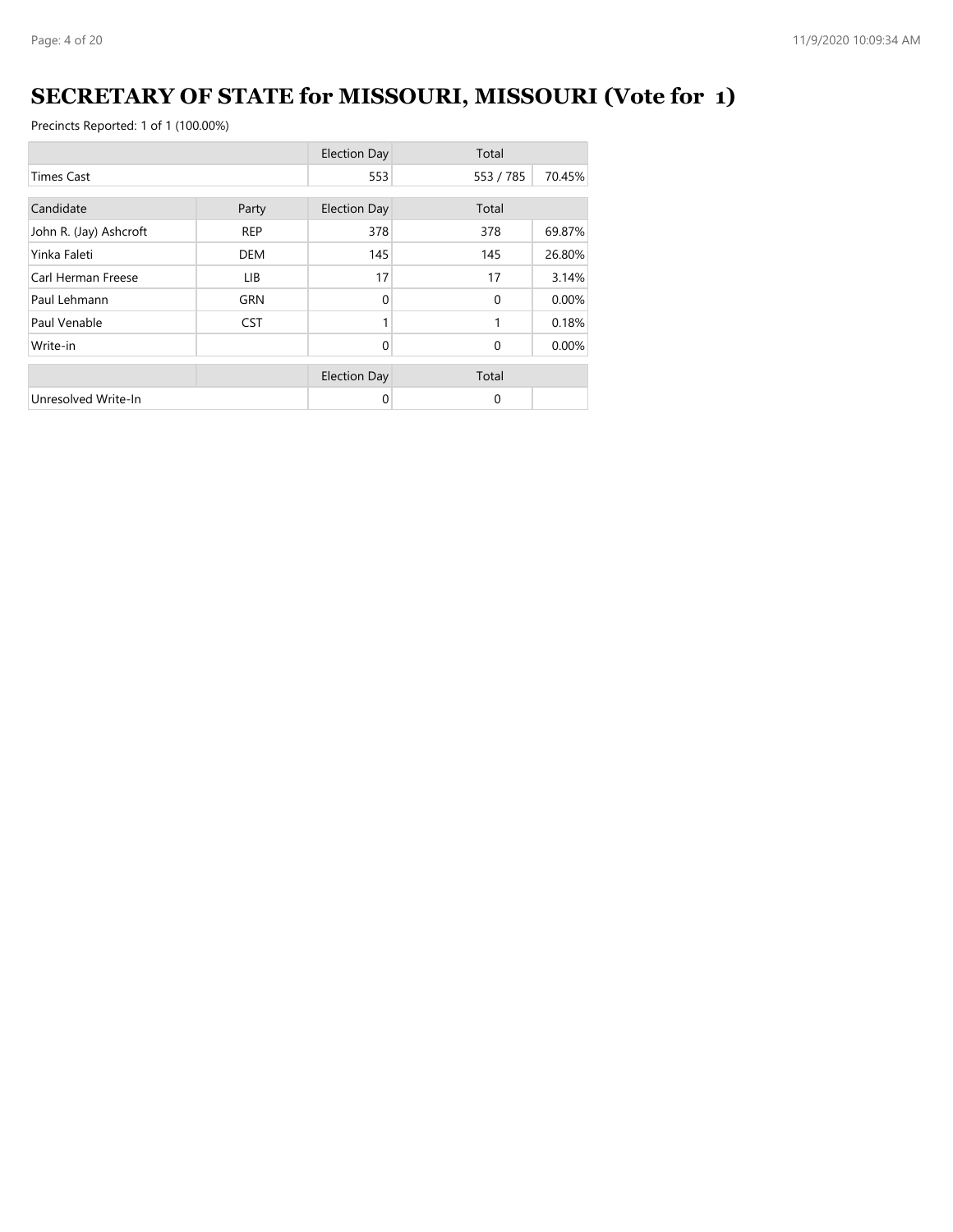# **STATE TREASURER for MISSOURI, MISSOURI (Vote for 1)**

|                        |            | <b>Election Day</b> | Total       |        |
|------------------------|------------|---------------------|-------------|--------|
| <b>Times Cast</b>      |            | 553                 | 553 / 785   | 70.45% |
| Candidate<br>Party     |            | <b>Election Day</b> | Total       |        |
| Scott Fitzpatrick      | <b>REP</b> | 374                 | 374         | 69.78% |
| Vicki Lorenz Englund   | <b>DEM</b> | 144                 | 144         | 26.87% |
| Nicholas (Nick) Kasoff | LIB.       | 18                  | 18          | 3.36%  |
| Joseph Civettini       | <b>GRN</b> | $\Omega$            | $\Omega$    | 0.00%  |
| Write-in               |            | $\Omega$            | $\mathbf 0$ | 0.00%  |
|                        |            | <b>Election Day</b> | Total       |        |
| Unresolved Write-In    |            | 0                   | 0           |        |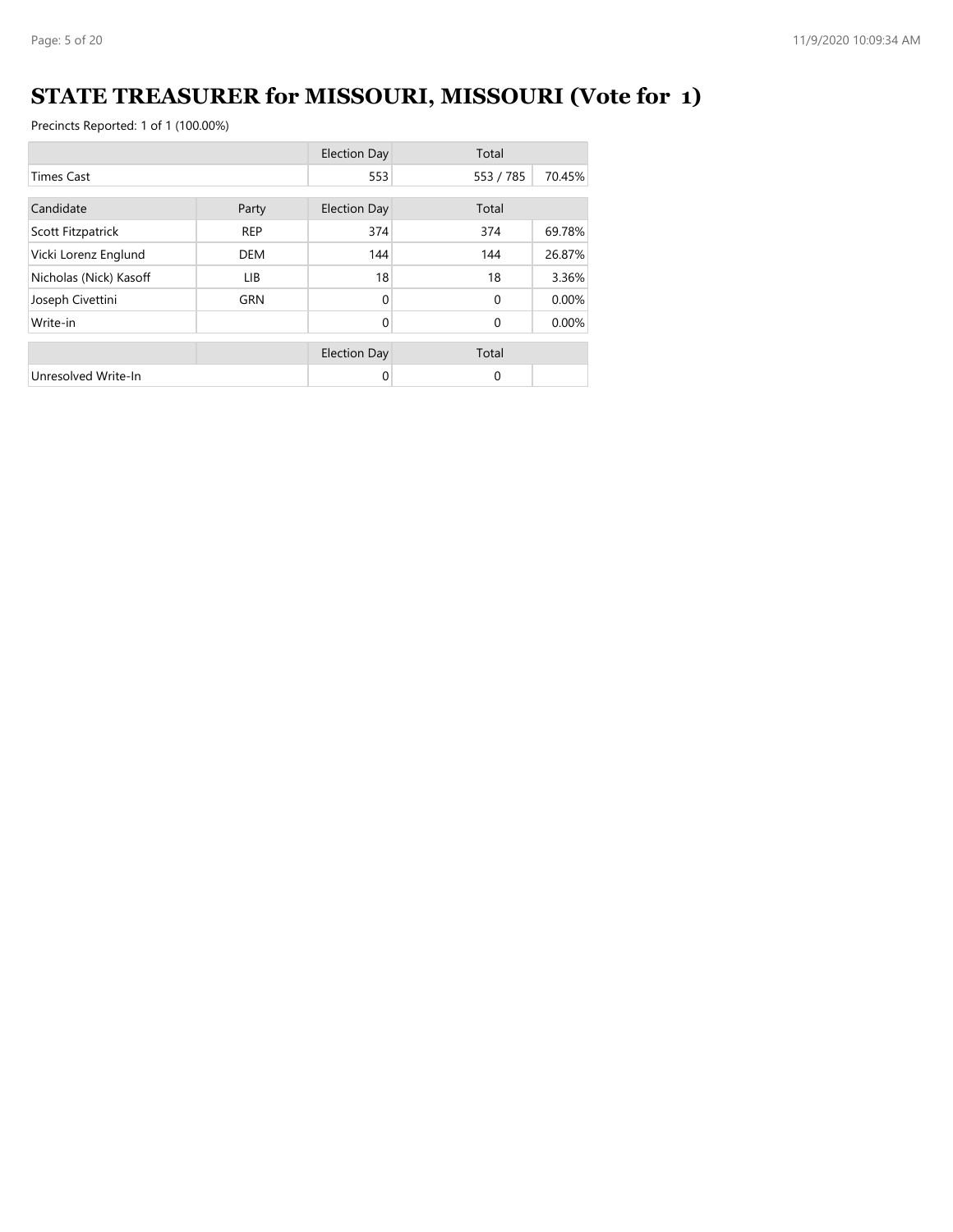# **ATTORNEY GENERAL for MISSOURI, MISSOURI (Vote for 1)**

|                      |            | <b>Election Day</b> | Total       |        |
|----------------------|------------|---------------------|-------------|--------|
| <b>Times Cast</b>    |            | 553                 | 553 / 785   | 70.45% |
| Candidate            | Party      | <b>Election Day</b> | Total       |        |
| Eric Schmitt         | <b>REP</b> | 376                 | 376         | 70.02% |
| <b>Rich Finneran</b> | <b>DEM</b> | 147                 | 147         | 27.37% |
| Kevin C Babcock      | LIB.       | 14                  | 14          | 2.61%  |
| Write-in             |            | $\Omega$            | $\mathbf 0$ | 0.00%  |
|                      |            | <b>Election Day</b> | Total       |        |
| Unresolved Write-In  |            | $\Omega$            | $\Omega$    |        |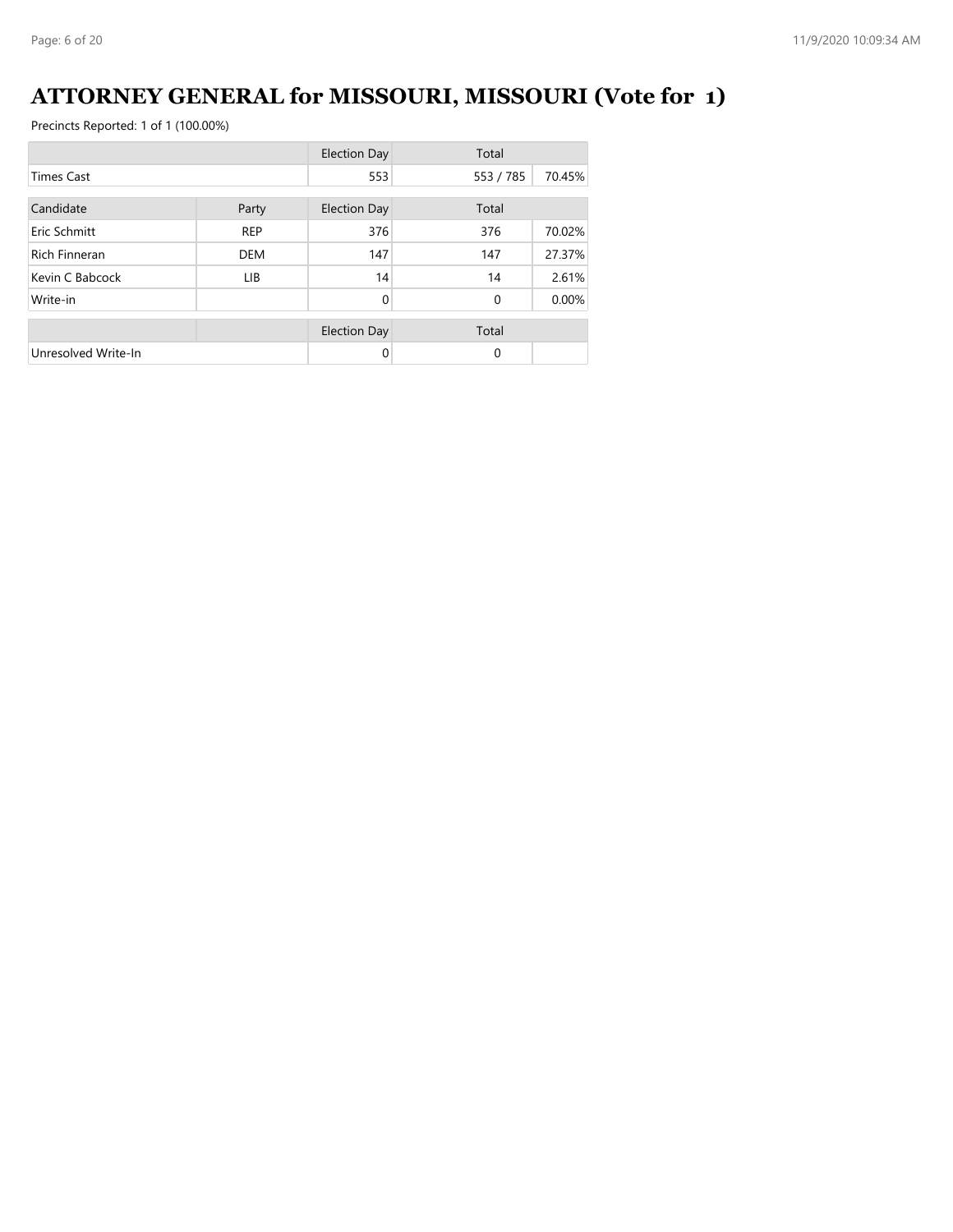#### **UNITED STATES REPRESENTATIVE IN CONGRESS for 3RD DISTRICT, MISSOURI (Vote for 1)**

|                           |                 | <b>Election Day</b> | Total     |        |
|---------------------------|-----------------|---------------------|-----------|--------|
| Times Cast                |                 | 553                 | 553 / 785 | 70.45% |
| Candidate                 | Party           | <b>Election Day</b> | Total     |        |
| <b>Blaine Luetkemeyer</b> | <b>REP</b>      | 381                 | 381       | 71.08% |
| Megan Rezabek             | <b>DEM</b>      | 145                 | 145       | 27.05% |
| Leonard J Steinman II     | <b>LIB</b>      | 10                  | 10        | 1.87%  |
| Write-in                  |                 | 0                   | $\Omega$  | 0.00%  |
|                           |                 | <b>Election Day</b> | Total     |        |
| Thomas (Tom) Clapp        | <b>WRITE-IN</b> | 0                   | $\Omega$  | 0.00%  |
| Unresolved Write-In       |                 | 0                   | $\Omega$  |        |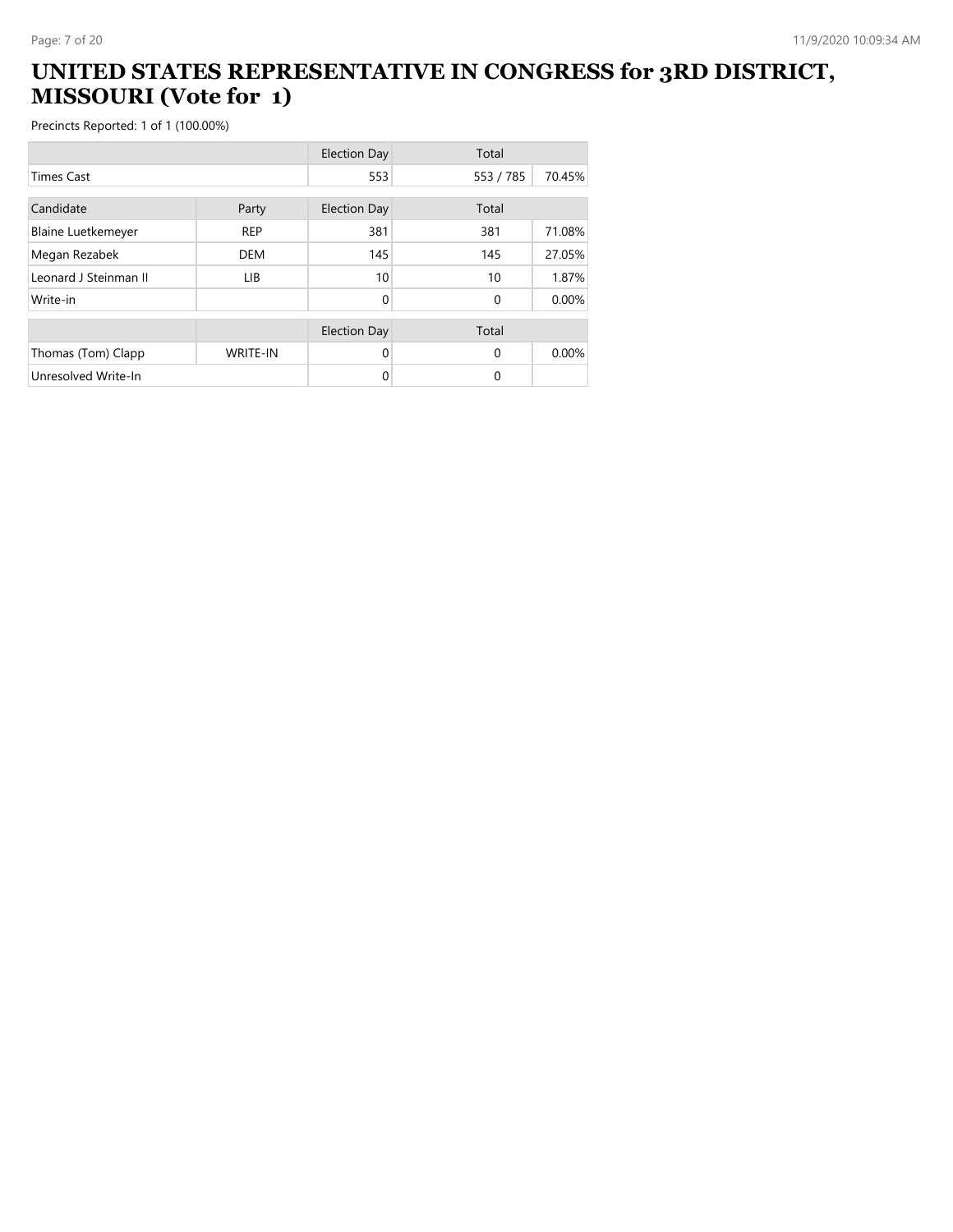#### **STATE REPRESENTATIVE for 42ND DISTRICT, MISSOURI (Vote for 1)**

|                     |            | <b>Election Day</b> | Total     |         |
|---------------------|------------|---------------------|-----------|---------|
| <b>Times Cast</b>   |            | 553                 | 553 / 785 | 70.45%  |
| Candidate           |            |                     | Total     |         |
|                     | Party      | <b>Election Day</b> |           |         |
| Jeff Porter         | <b>REP</b> | 461                 | 461       | 100.00% |
| Write-in            |            | 10                  | 10        | 2.17%   |
|                     |            |                     |           |         |
|                     |            | <b>Election Day</b> | Total     |         |
| Unresolved Write-In |            | 10                  | 10        |         |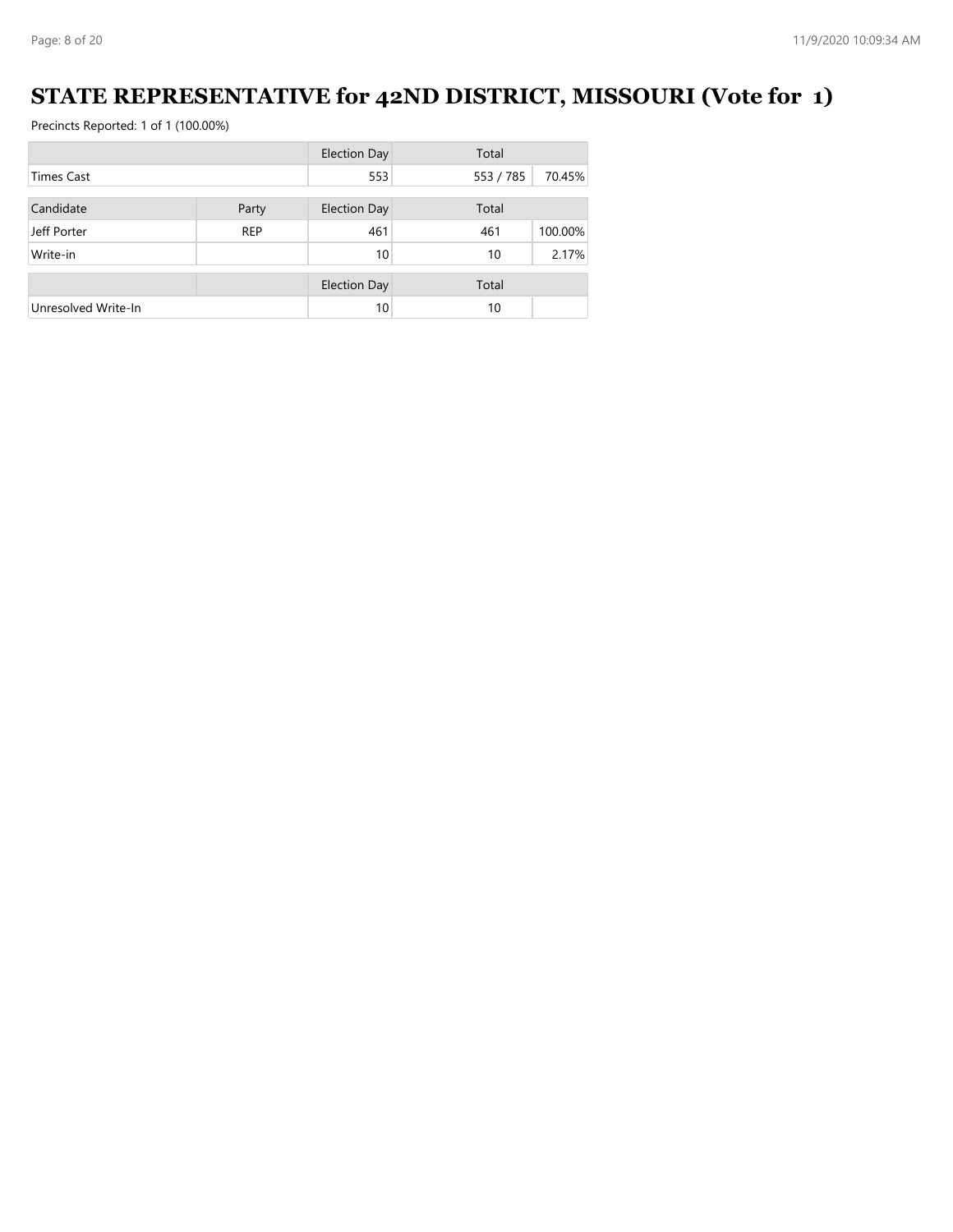#### **COUNTY COMMISSIONER for SOUTHERN DISTRICT, MISSOURI (Vote for 1)**

|                     |            | <b>Election Day</b> | Total     |         |
|---------------------|------------|---------------------|-----------|---------|
| <b>Times Cast</b>   |            | 553                 | 553 / 785 | 70.45%  |
| Candidate           |            |                     | Total     |         |
|                     | Party      | Election Day        |           |         |
| Tom Meyer           | <b>REP</b> | 459                 | 459       | 100.00% |
| Write-in            |            | 9                   | 9         | 1.96%   |
|                     |            |                     |           |         |
|                     |            | <b>Election Day</b> | Total     |         |
| Unresolved Write-In |            | 9                   | 9         |         |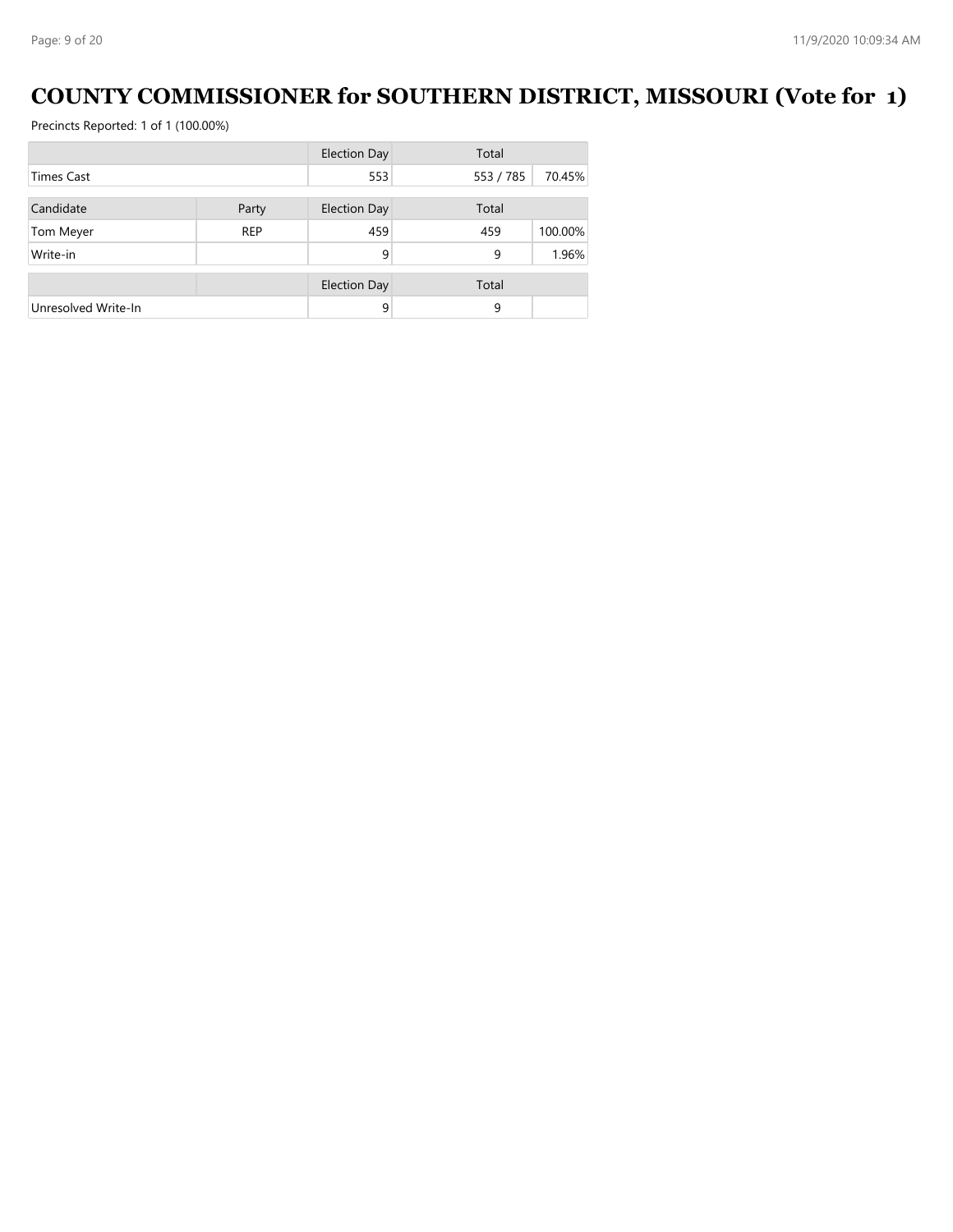# **SHERIFF for WARREN COUNTY, MISSOURI (Vote for 1)**

|                     |            | <b>Election Day</b> | Total     |         |
|---------------------|------------|---------------------|-----------|---------|
| <b>Times Cast</b>   |            | 553                 | 553 / 785 | 70.45%  |
| Candidate           | Party      | Election Day        | Total     |         |
| Kevin Harrison      | <b>REP</b> | 483                 | 483       | 100.00% |
| Write-in            |            | 8                   | 8         | 1.66%   |
|                     |            | <b>Election Day</b> | Total     |         |
| Unresolved Write-In |            | 8                   | 8         |         |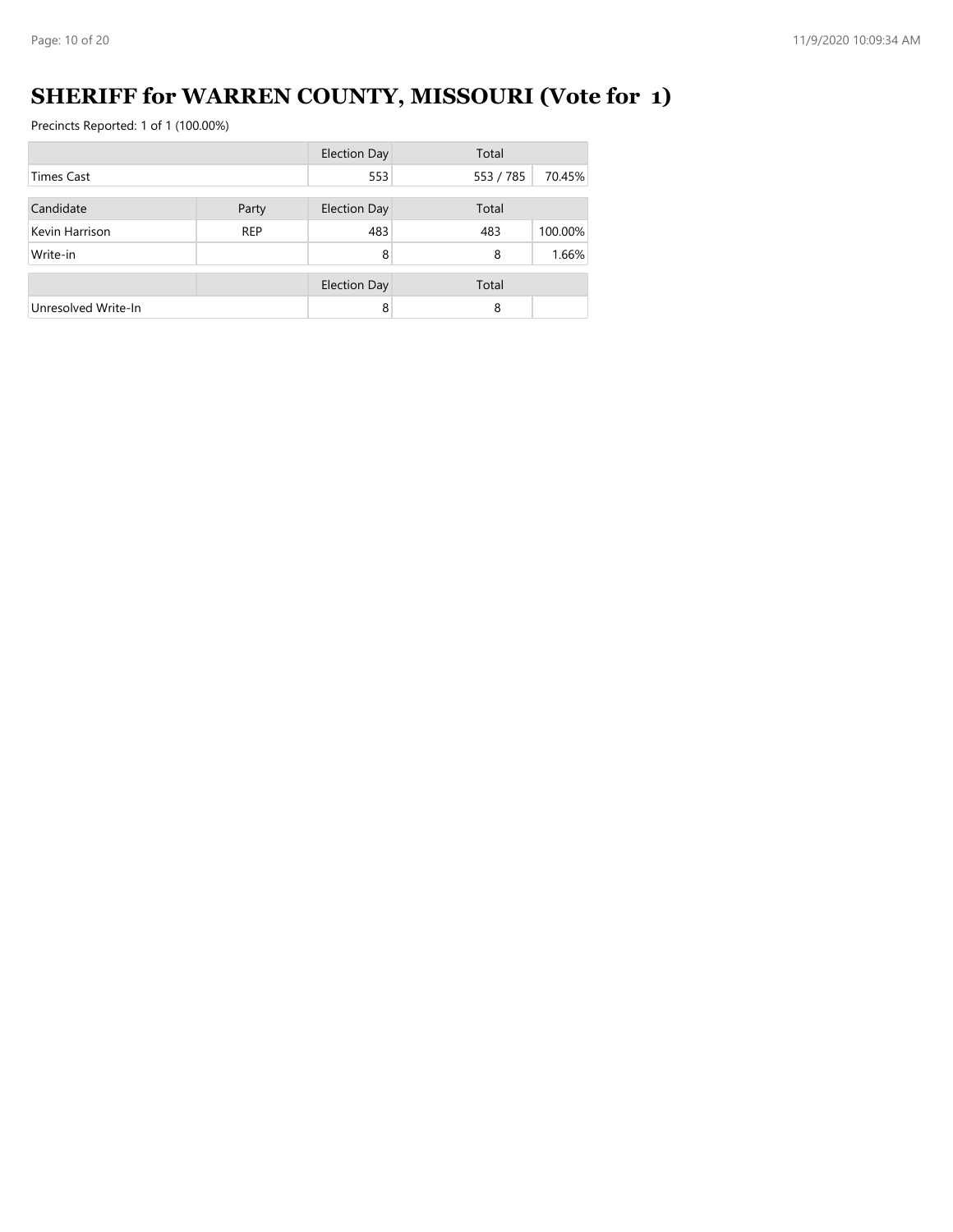# **ASSESSOR for WARREN COUNTY, MISSOURI (Vote for 1)**

|                          |            | <b>Election Day</b> | Total     |         |
|--------------------------|------------|---------------------|-----------|---------|
| <b>Times Cast</b>        |            | 553                 | 553 / 785 | 70.45%  |
| Candidate                | Party      | <b>Election Day</b> | Total     |         |
|                          |            |                     |           |         |
| Kathryn L. (Katie) Smith | <b>REP</b> | 468                 | 468       | 100.00% |
| Write-in                 |            |                     |           | 1.50%   |
|                          |            | <b>Election Day</b> | Total     |         |
| Unresolved Write-In      |            |                     |           |         |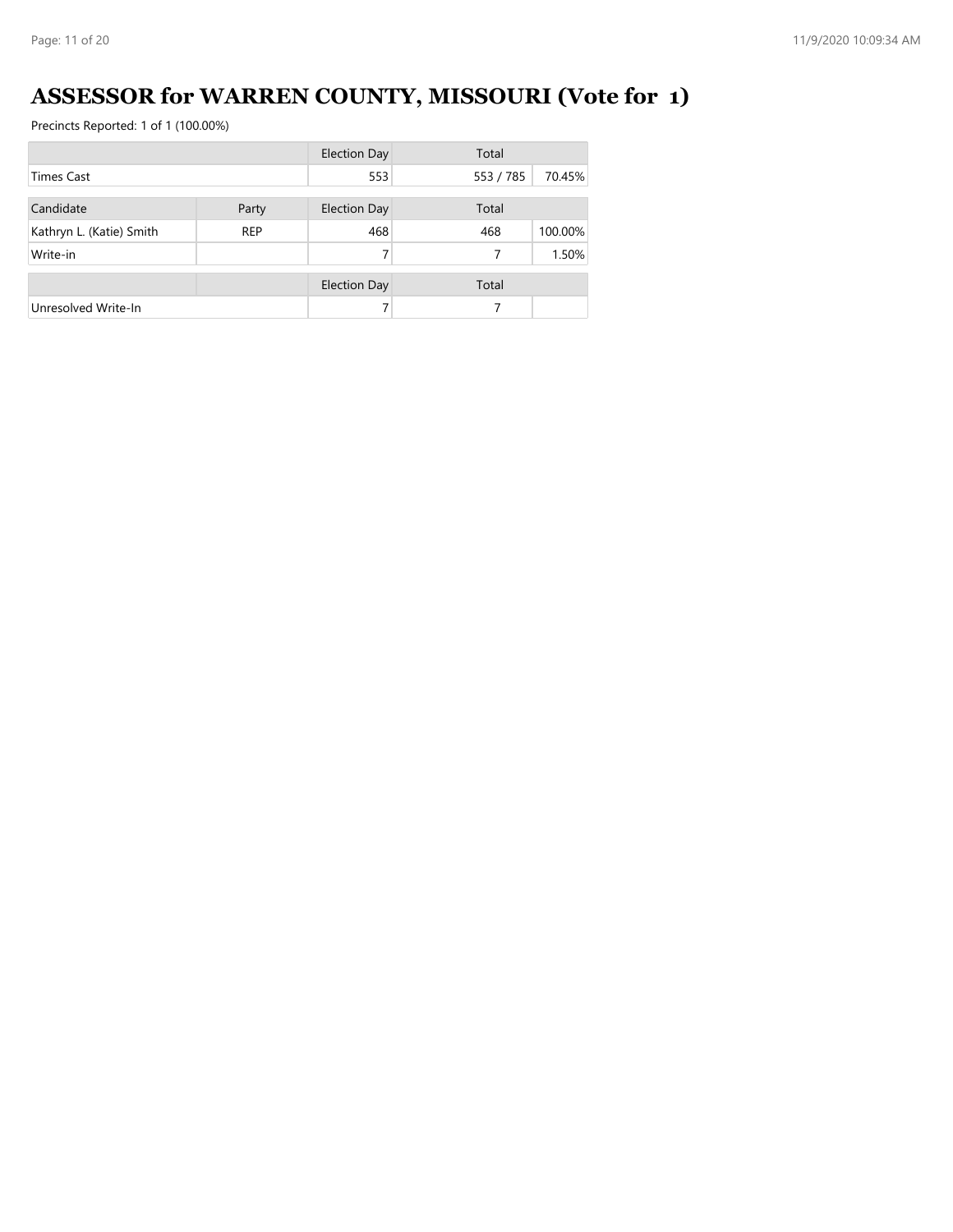#### **PUBLIC ADMINISTRATOR for WARREN COUNTY, MISSOURI (Vote for 1)**

|                         |            | <b>Election Day</b> | Total     |         |
|-------------------------|------------|---------------------|-----------|---------|
| <b>Times Cast</b>       |            | 553                 | 553 / 785 | 70.45%  |
| Candidate               | Party      | Election Day        | Total     |         |
|                         |            |                     |           |         |
| Melissa (Missy) Dempsey | <b>REP</b> | 462                 | 462       | 100.00% |
| Write-in                |            | 8                   | 8         | 1.73%   |
|                         |            | <b>Election Day</b> | Total     |         |
| Unresolved Write-In     |            | 8                   | 8         |         |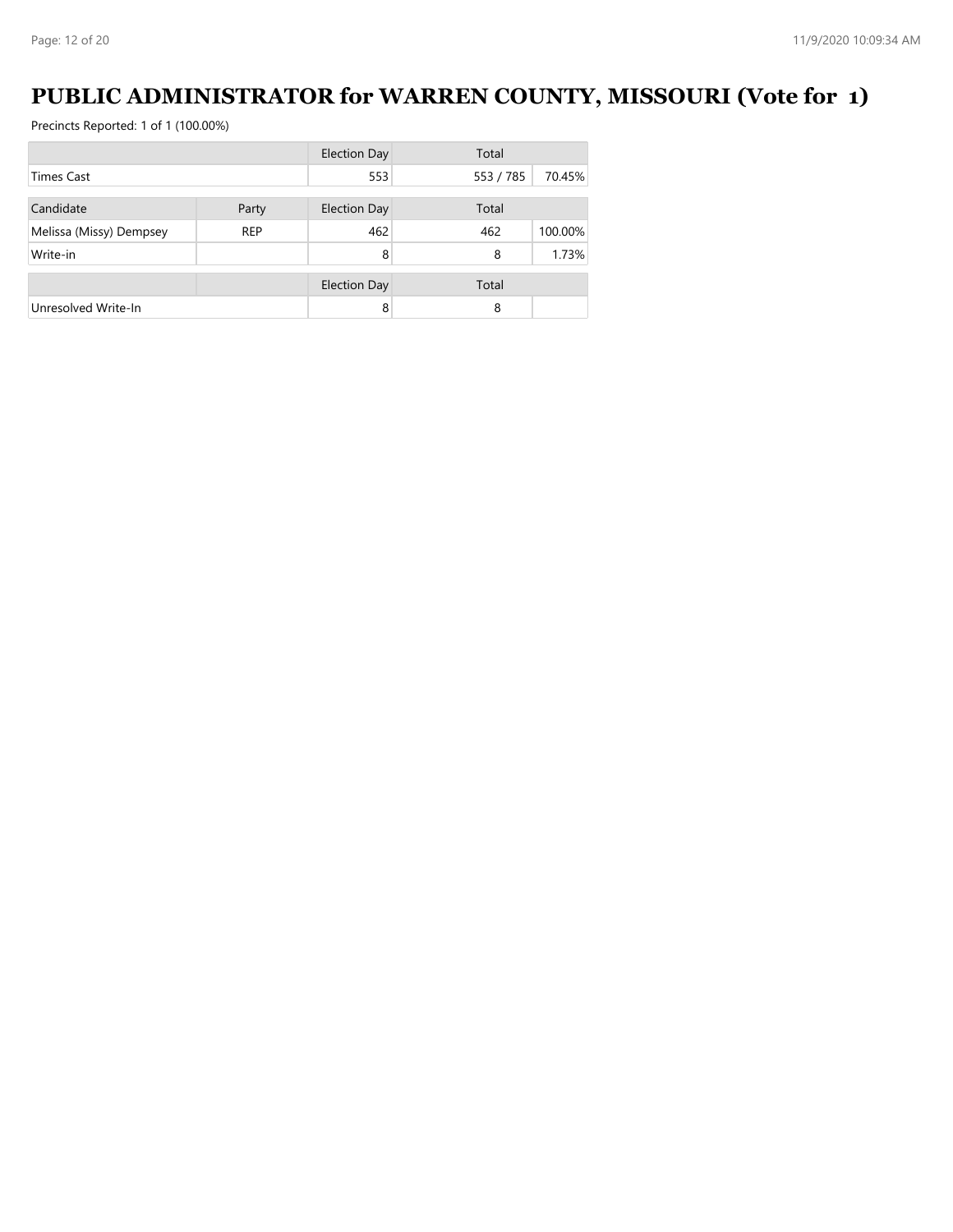# **CORONER for WARREN COUNTY, MISSOURI (Vote for 1)**

|                     |            | <b>Election Day</b> | Total     |         |
|---------------------|------------|---------------------|-----------|---------|
| <b>Times Cast</b>   |            | 553                 | 553 / 785 | 70.45%  |
|                     |            |                     |           |         |
| Candidate           | Party      | <b>Election Day</b> | Total     |         |
| Mark W. O'Neill     | <b>REP</b> | 460                 | 460       | 100.00% |
| Write-in            |            | 4                   | 4         | 0.87%   |
|                     |            | <b>Election Day</b> | Total     |         |
| Unresolved Write-In |            | 4                   | 4         |         |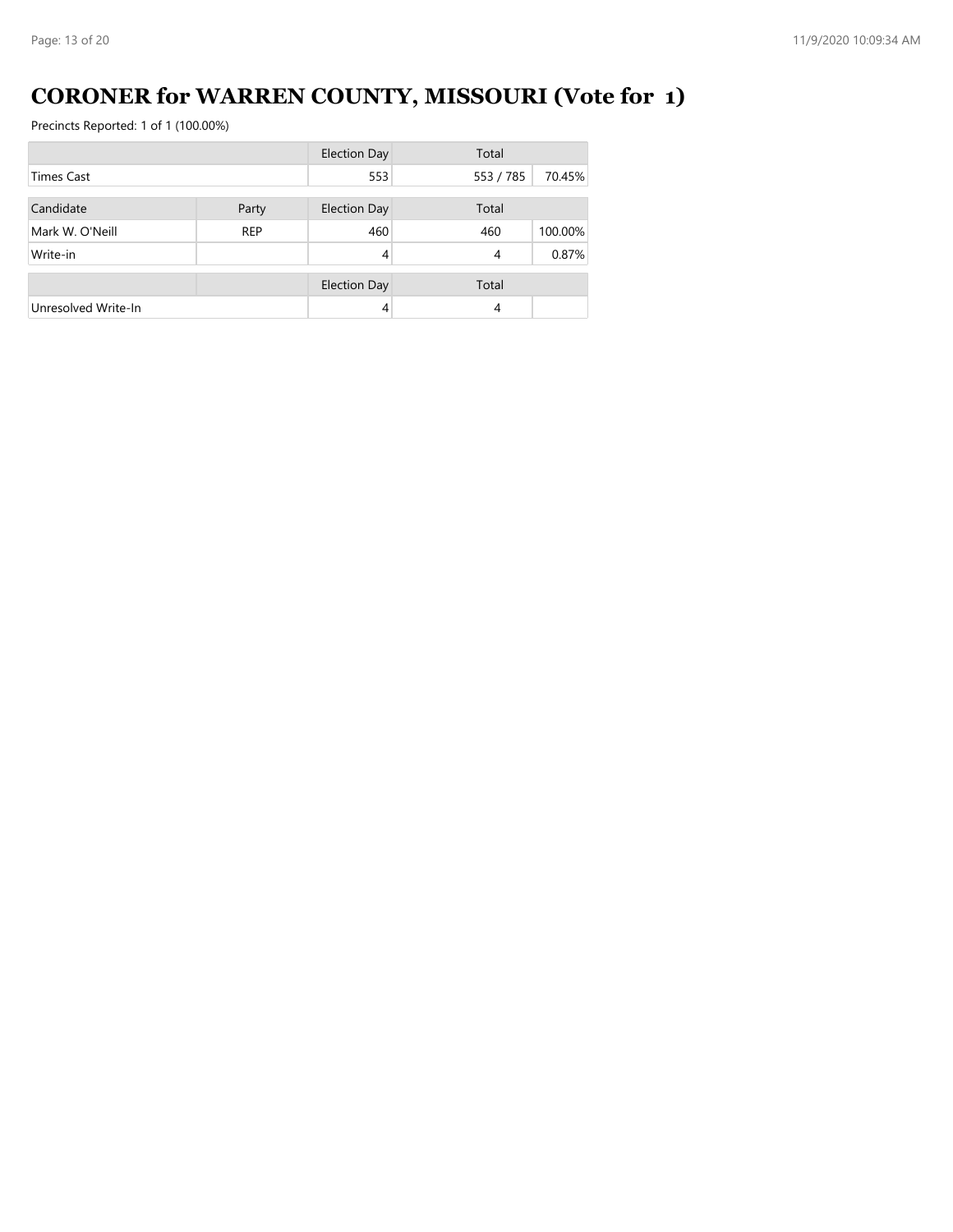# **SURVEYOR for WARREN COUNTY, MISSOURI (Vote for 1)**

|                     |            | <b>Election Day</b> | Total     |         |
|---------------------|------------|---------------------|-----------|---------|
| Times Cast          |            | 553                 | 553 / 785 | 70.45%  |
| Candidate<br>Party  |            | <b>Election Day</b> | Total     |         |
| Robert L. Lewis     | <b>REP</b> | 456                 | 456       | 100.00% |
| Write-in            |            | 4                   | 4         | 0.88%   |
|                     |            |                     |           |         |
|                     |            | <b>Election Day</b> | Total     |         |
| Unresolved Write-In |            | 4                   | 4         |         |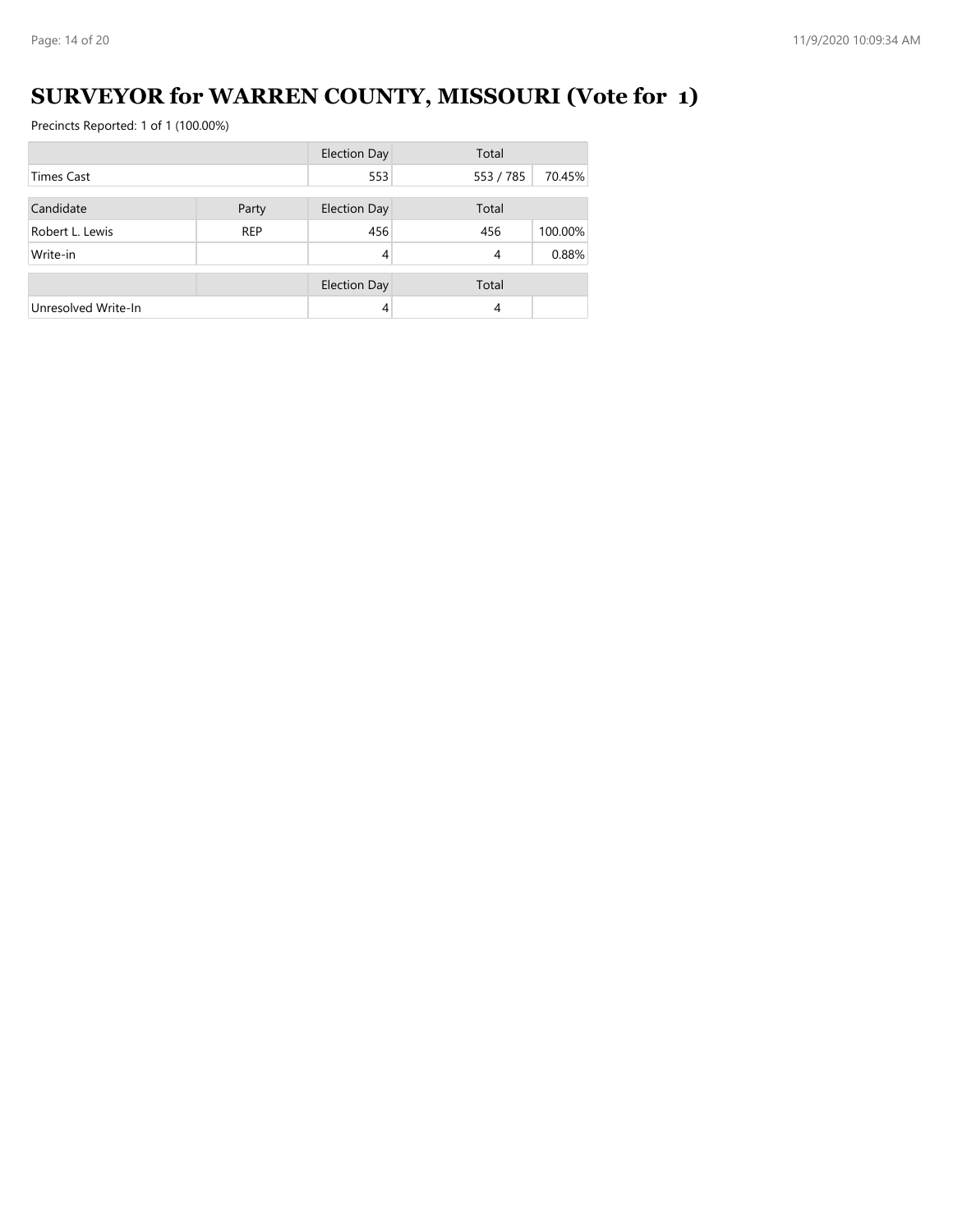#### **CONSTITUTIONAL AMENDMENT NO. 1, MISSOURI (Vote for 1)**

|                     |       | <b>Election Day</b> | Total     |        |
|---------------------|-------|---------------------|-----------|--------|
| <b>Times Cast</b>   |       | 553                 | 553 / 785 | 70.45% |
| Candidate           | Party | <b>Election Day</b> | Total     |        |
| <b>YES</b>          |       | 230                 | 230       | 43.48% |
| <b>NO</b>           |       | 299                 | 299       | 56.52% |
|                     |       | <b>Election Day</b> | Total     |        |
| Unresolved Write-In |       | $\Omega$            | 0         |        |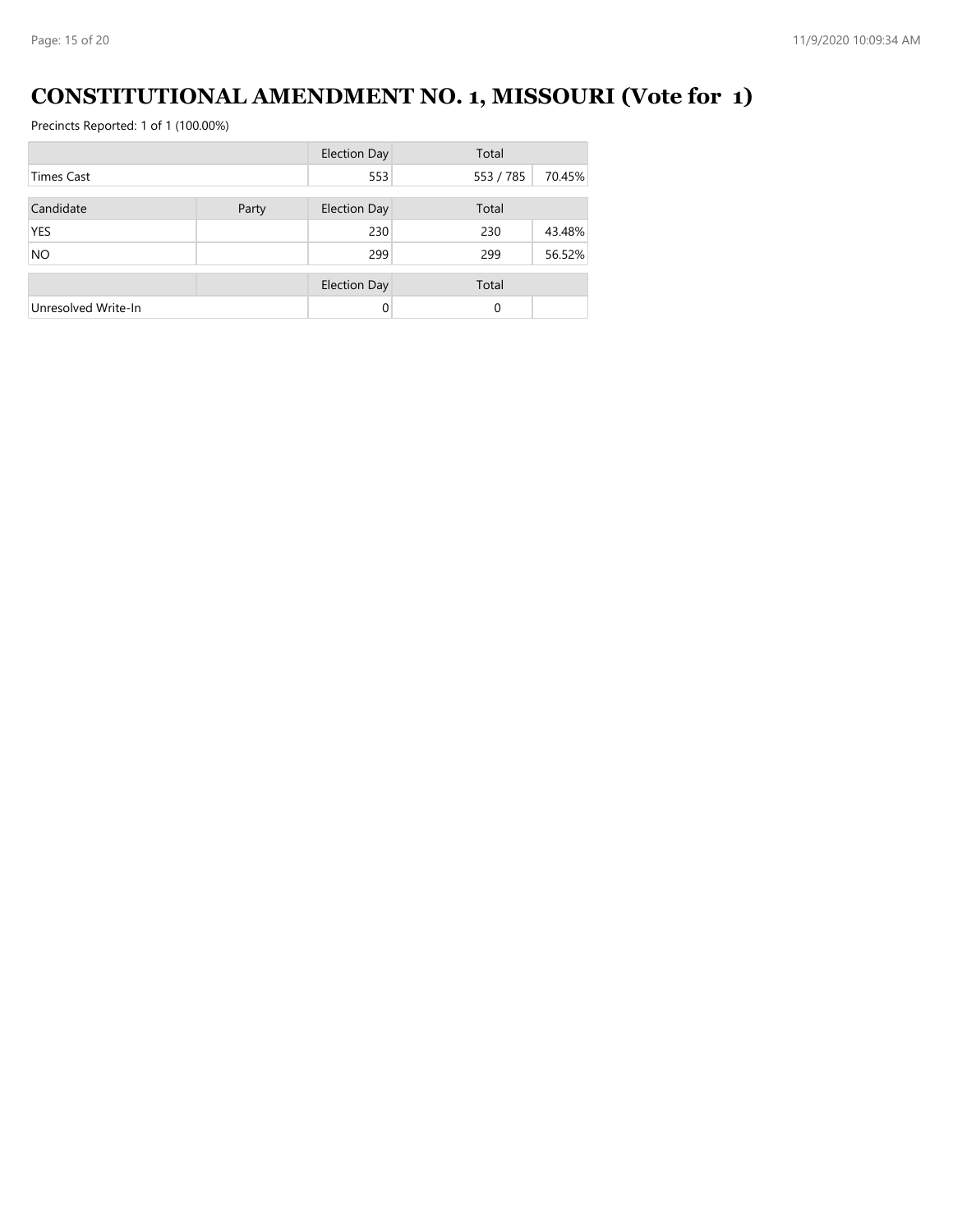# **CONSTITUTIONAL AMENDMENT NO. 3, MISSOURI (Vote for 1)**

|                     |       | <b>Election Day</b> | Total     |        |
|---------------------|-------|---------------------|-----------|--------|
| <b>Times Cast</b>   |       | 553                 | 553 / 785 | 70.45% |
| Candidate           | Party | <b>Election Day</b> | Total     |        |
| <b>YES</b>          |       | 286                 | 286       | 53.56% |
| <b>NO</b>           |       | 248                 | 248       | 46.44% |
|                     |       | <b>Election Day</b> | Total     |        |
| Unresolved Write-In |       | $\Omega$            | 0         |        |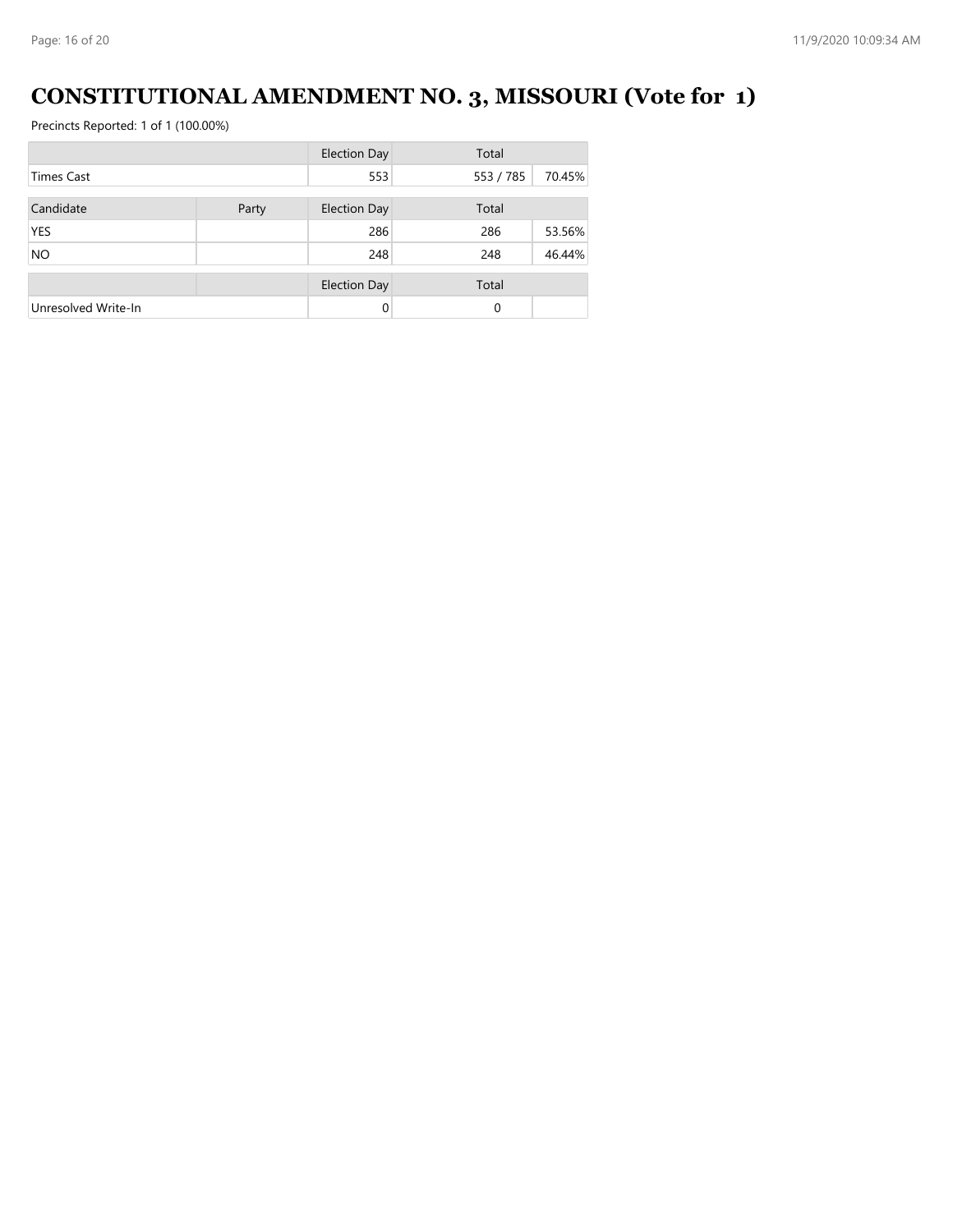#### **JUDGE(S) for MISSOURI SUPREME COURT, MISSOURI (BRECKENRIDGE) (Vote for 1)**

|                     |       | <b>Election Day</b> | Total     |        |
|---------------------|-------|---------------------|-----------|--------|
| <b>Times Cast</b>   |       | 553                 | 553 / 785 | 70.45% |
| Candidate           | Party | <b>Election Day</b> | Total     |        |
| <b>YES</b>          |       | 365                 | 365       | 76.20% |
| <b>NO</b>           |       | 114                 | 114       | 23.80% |
|                     |       | <b>Election Day</b> | Total     |        |
| Unresolved Write-In |       | 0                   | $\Omega$  |        |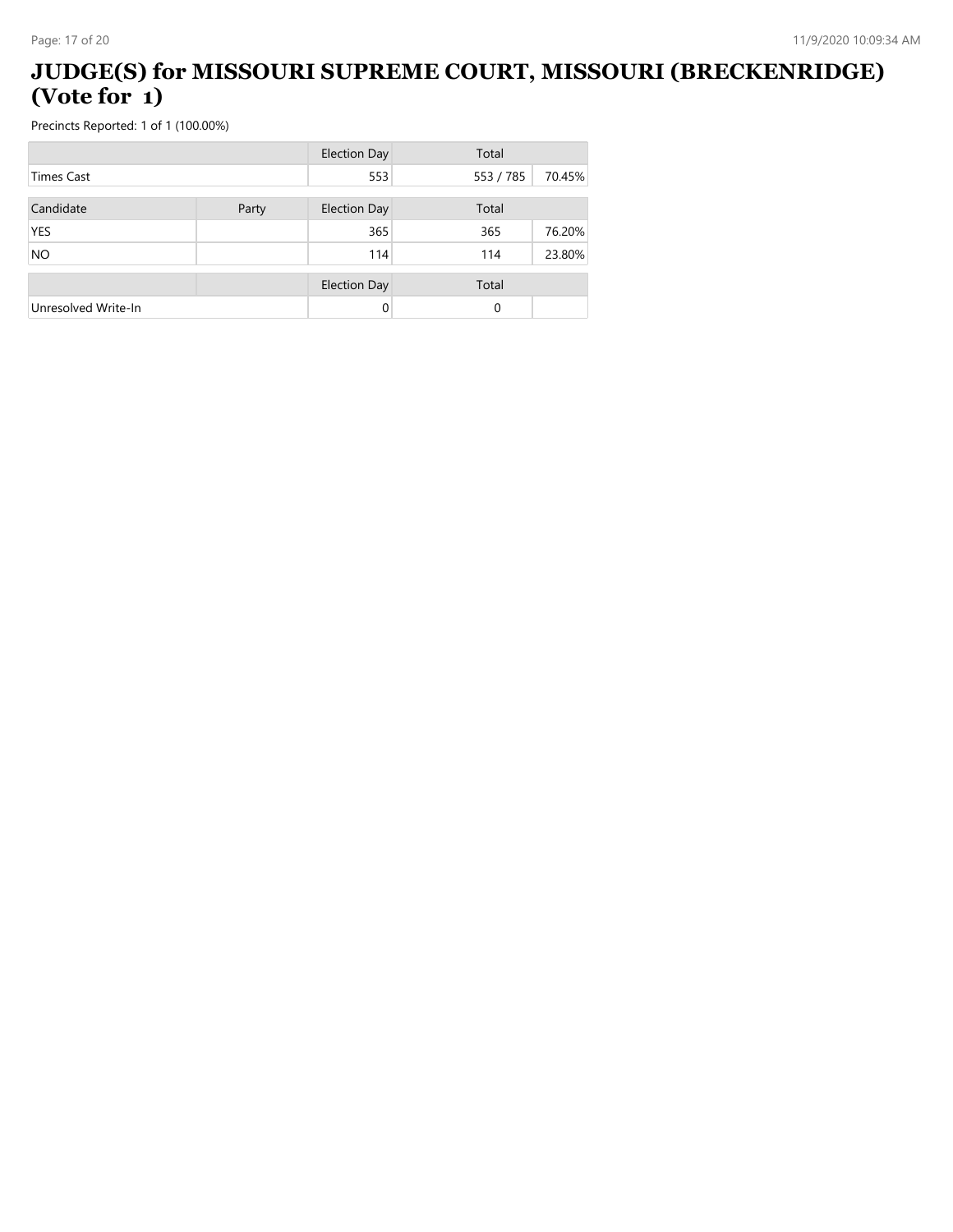#### **JUDGE(S) for MISSOURI COURT OF APPEALS, EASTERN DISTRICT, MISSOURI (ODENWALD) (Vote for 1)**

|                     |       | <b>Election Day</b> | Total     |        |
|---------------------|-------|---------------------|-----------|--------|
| <b>Times Cast</b>   |       | 553                 | 553 / 785 | 70.45% |
| Candidate           | Party | <b>Election Day</b> | Total     |        |
| <b>YES</b>          |       | 347                 | 347       | 73.67% |
| <b>NO</b>           |       | 124                 | 124       | 26.33% |
|                     |       | <b>Election Day</b> | Total     |        |
| Unresolved Write-In |       | 0                   | 0         |        |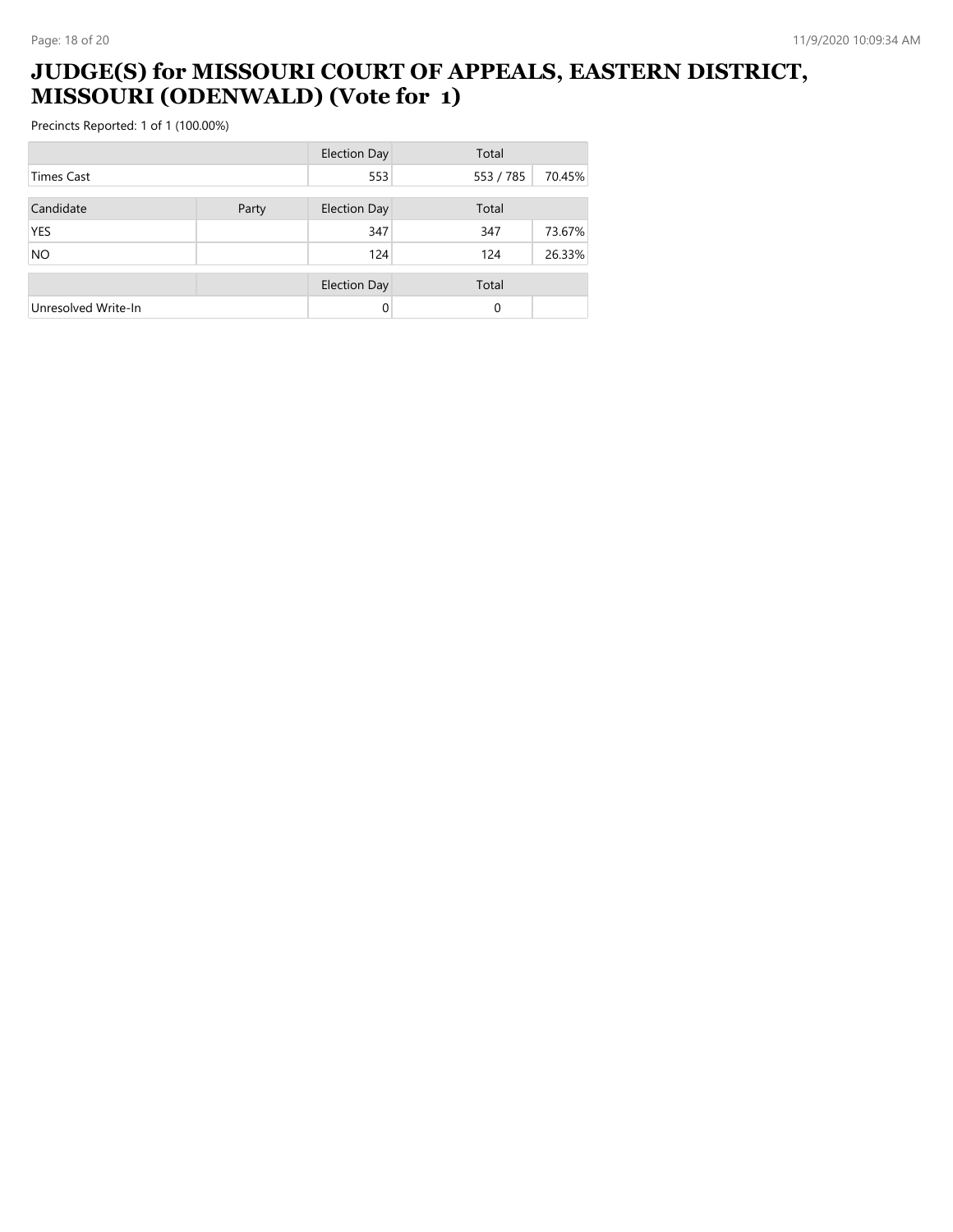#### **JUDGE(S) for MISSOURI COURT OF APPEALS, EASTERN DISTRICT, MISSOURI (RANSOM) (Vote for 1)**

|                     |       | <b>Election Day</b> | Total     |        |
|---------------------|-------|---------------------|-----------|--------|
| <b>Times Cast</b>   |       | 553                 | 553 / 785 | 70.45% |
| Candidate           | Party | <b>Election Day</b> | Total     |        |
| <b>YES</b>          |       | 356                 | 356       | 75.74% |
| <b>NO</b>           |       | 114                 | 114       | 24.26% |
|                     |       | <b>Election Day</b> | Total     |        |
| Unresolved Write-In |       | 0                   | 0         |        |